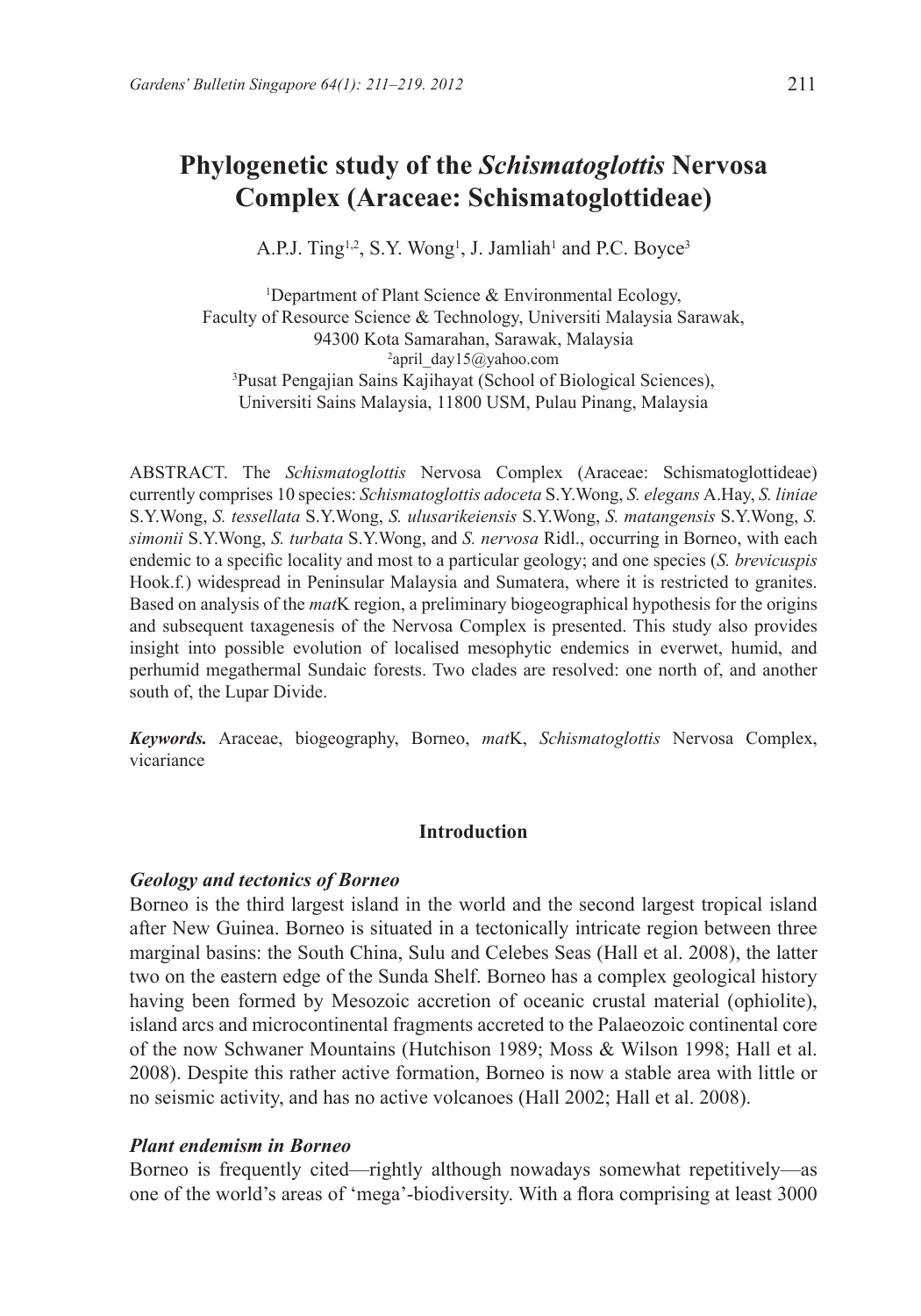tree species alone (MacKinnon et al. 1996; Slik et al. 2003), Borneo's floristic patterns are significantly correlated with topography and geography (Slik et al. 2003). Presentday floristic patterns are probably influenced by Pleistocene glaciations and are suggested to be of recent emergence after the Pleistocene glacial period. The Southeast Asian mainland and Sumatera were formerly connected to Borneo by land bridges during the Pleistocene glacial (Morley 2000) and the emergence (more accurately, re-emergence) of lowland humid forest is almost certainly owing to rapid radiation of the relictual fragmentary floras from southeast Borneo (Meratus), and/or expansion of forest remnants from the Riau Pocket (see Corner 1960; Ashton 2005). It has also been suggested that Pleistocene refugia extended to north and northwest Borneo (Ashton 1972; Wong 1998), providing yet other points of taxon radiation.

It is estimated that c. 37% of Borneo's 15,000 vascular plant species are endemic (Roos et al. 2004; Welzen et al. 2005), although these figures are likely both underestimates given that studies are consistently revealing that a high percentage of the mesophytic flora appears to be endemic, and includes a great many novelties, e.g., the findings in Zingiberales alone: Theilade & Mood (1997, 1999), Nagamasu & Sakai (1999) and Takano & Nagamasu (2007).

Sabah and Sarawak together are frequently cited to have the most endemic plant species in Borneo, notably in mountainous areas (Moss & Wilson 1998). Frequently it is stated that much of the plant endemism of Borneo occurs in areas of the north, west Sarawak (notably), Sabah's Crocker Range (including Kinabalu) and Trusmadi Range, the central Bornean mountain chain (the Schwaner–Muller– Iran Range), and also in the southeastern Meratus range (Mackinnon et al. 1996). However, it is important to remember that the collecting density of much of highland Borneo is almost infinitesimally small, and thus the taxonomic wealth of the numerous smaller and isolated upland areas (e.g., the Kalimantan Kapuas Hilir, and flanking (Sarawak) Klingkang range, the Kapuas Hulu, Sambiliung, etc.) has yet to be sampled in any scientifically meaningful way. Furthermore, increasingly it is becoming apparent that the *lowland* areas have, despite their frequently degraded condition, still an extraordinary untapped reserve of novel taxa, many with highly restricted, often geologically obligate, ranges.

#### **The** *Schismatoglottis* **Nervosa Complex**

Since 2000, the genus *Schismatoglottis* has been the focus of attention aimed at resolving both its taxonomy and phylogeny (Hay & Yuzammi 2000). Wong (2010) delimitated the Nervosa complex by the presence of aromatic vegetative tissues (terpenoids), longitudinally ribbed petioles, and leaf blades with tessellate tertiary venation. Seven novel species additional to the two (*Schismatoglottis nervosa* and *S. elegans*) recognised by Hay & Yuzammi (2000) were proposed. In addition, *S. brevicuspis* was recognised as belonging to the Nervosa complex.

Thus, as now defined the Nervosa Complex comprises 10 described species. A further four species await description. *Schismatoglottis nervosa* and *S. elegans* are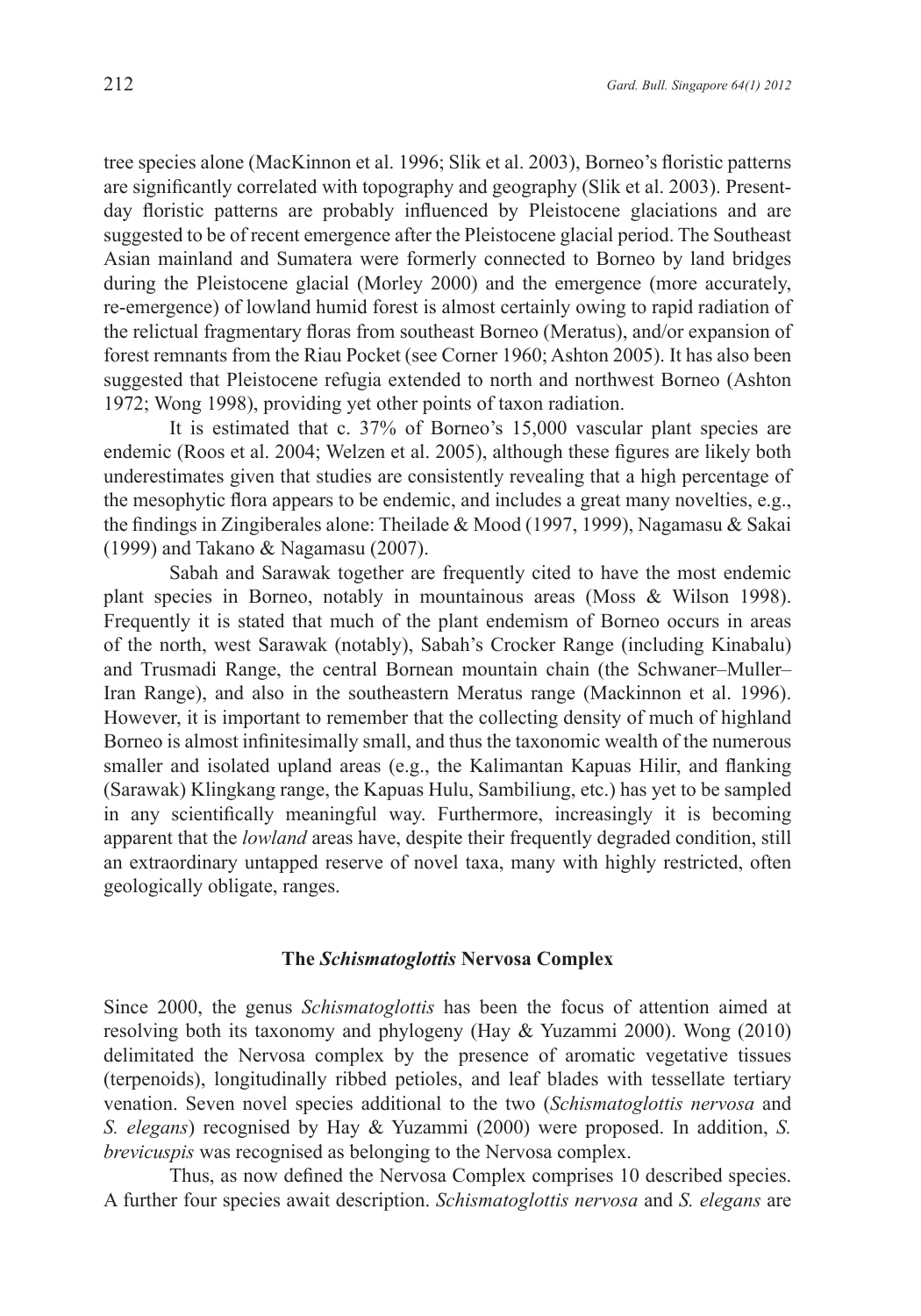restricted to Karst limestones in the southwest and northeast of Sarawak, respectively; *Schismatoglottis matangensis* and *S. turbata* are species of sandstones, with *S. matangensis* occurring on soft sandstones under perhumid moist forest, while *S. turbata*  occurs in humid forest where it is restricted to the tops of small Bornhardts comprised of very hard sandstone. *Schismatoglottis adoceta*, *S. tessellata* and *S. ulusarikeiensis* are restricted to shales, *S. simonii* is unusual in that it occurs on both limestones (the type) and sandstones, while *S. liniae* and *S. brevicuspis* are granite obligates. Of the four species awaiting formal description, one is endemic to basalt in East Sabah, and one each to limestone at Mulu, shale in west Kapit, and limestone in southern central Bintulu.

This study investigates taxonomic relatedness within the Nervosa Complex and possible correlation between phytogeographical patterns and phylogeny of the complex, and presents a hypothesis of taxagenesis of the localised endemics.

#### **Materials and methods**

#### *Sample collection and outgroup selection*

The ingroup for the analysis consisted of 13 species (each with one accession, except for *S. simonii*, from two localities) from Sabah and Sarawak and one species from West Malaysia. Of these, 13 accessions were collected from the living collection at Semenggoh Botanical Research Centre, Kuching, Sarawak, and one accession was collected from Perak, Peninsular Malaysia, supplied through Universiti Sains Malaysia, Pulau Pinang (see Table 1). The outgroup taxon selected was *Apoballis acuminatissima* S.Y.Wong & P.C.Boyce, established as the Asian sister species to *Schismatoglottis* (Wong et al. 2010).

#### *DNA extraction, PCR and sequencing*

DNA was extracted from fresh samples using the protocol of Wong et al. (2010). The primers used for the *matK* gene region, which partially includes the 5' flanking region of the *trnK* intron were: *matK* 19F (Gravendeel et al. 2001), and *matK* 2R (Steele & Vilgalys 1994).

Polymerase Chain Reaction (PCR) amplifications were performed in a Biometra Tgradient thermal cycler. PCR conditions included an initial 2-min denaturation at 95 $\degree$ C, 35–40 cycles of 1 min at 95 $\degree$ C (denaturation), 1 min at 50–60 $\degree$ C (annealing), and 2 min at  $72^{\circ}$ C (extension), followed by a final 10-min extension at  $72^{\circ}$ C. PCR products were purified using a PureLink™ PCR Purification Kit (Invitrogen Corp.). The purified products were then sent to a commercial company for sequencing by including two internal primers: 390F and 1326R (Cuénoud et al. 2002).

## *Data analyses*

Sequences were assembled and manually aligned using BioEdit Sequence Alignment Editor v7.0.5 (Hall 1999). Parsimony analysis was performed with PAUP\* 4.0b10 (Swofford 2000) using PaupUp graphical interface (Calendini & Martin 2005) with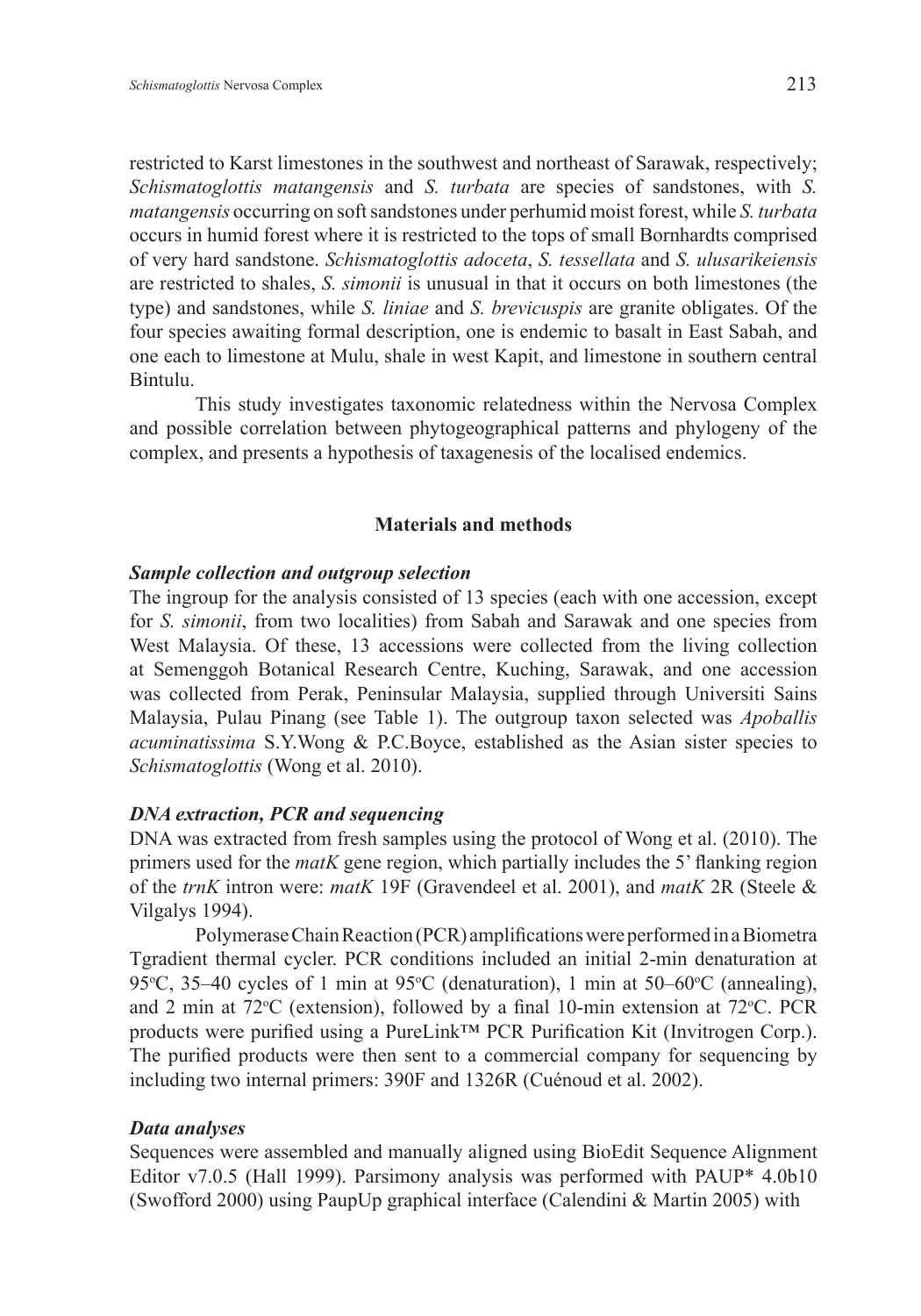| <i>chismatoglottis</i> Nervosa Complex (Araceae: Schismatoglottideae) in the present study. |                      |                |                                                 |           |
|---------------------------------------------------------------------------------------------|----------------------|----------------|-------------------------------------------------|-----------|
| <b>Species</b>                                                                              | GenBank<br>accession | Voucher<br>no. | Location                                        | Geology   |
| Schismatoglottis<br>simonii                                                                 | JN570740             | AR174          | Sarawak, Serian, Gunung Ampungan                | limestone |
| Schismatoglottis<br>nervosa                                                                 | JN570742             | AR944          | Sarawak, Bau, Gunung Bidi                       | limestone |
| Schismatoglottis<br>tessellata                                                              | JN570748             | AR1087         | Taman Rekreasi<br>Kapit,<br>Sarawak.<br>Sebabai | shales    |
| Schismatoglottis<br>adoceta                                                                 | JN570739             | AR1408         | Sarawak, Kapit, Belaga                          | shales    |
| Schismatoglottis<br>ulusarikeiensis                                                         | JN570746             | AR1579         | Sarawak, Sarikei, Ulu Sarikei                   | shales    |

*simonii* JN570751 AR1686 Sarawak, Serian, Mongkos shales

*hismatoglottis* JN570741 AR1864 Sarawak, Matang, Kubah National sandstone<br>Park

*elegans* JN570747 AR1877 Sarawak, Miri, Niah National Park limestone

 *sp. nov. aff nervosa* JN570744 AR1930 Sarawak, Miri, Mulu limestone

*liniae* JN570743 AR2062 Sarawak, Lundu, Gunung Gading granite

*sp. nov. aff nervosa* JN570749 AR2078 Sarawak, Bintulu, Bukit Sarang limestone

*turbata* JN570750 AR2143 Sarawak, Lundu, Sempadi sandstone

*sp. nov. aff nervosa* JN570745 AR2482 Sabah, Tawau basalt

*brevicuspis* GQ220910 AR2677 Peninsular Malaysia, Perak granite

**Table 1.** GenBank accessions, vouchers and locality information for species of the *Schismatoglottis* Nervosa Complex (Araceae: Schismatoglottideae) in the present study.

all characters treated as "unord" and with equal weight. Gaps were treated as missing values. Random addition sequence was used as starting point and 10000 replicates retained. Branch-swapping was undertaken using the tree-bisection-reconnection (TBR) algorithm. No more than 3 trees of score (length)  $\ge$  = to 1 were saved for each replicate. Steepest descent option was not in effect and branches were collapsed if maximum branch length was zero. The "MulTrees" option was in effect and topological constraints not enforced. 10000 bootstrap replicates were completed. The consistency index (CI), homoplasy index (HI), retention index (RI) and rescaled consistency index (RCI) were calculated with one of the most-parsimonious trees (MPTs).

#### **Results**

Unaligned sequences of the *matK* region of the ingroup taxa ranged from 1448 to 1740 bp. The final length for the aligned sequences comprised 1436 characters which

*Schismatoglottis* 

*Schismatoglottis* 

*Schismatoglottis* 

*Schismatoglottis*

*Schismatoglottis* 

*Schismatoglottis* 

*Schismatoglottis* 

*Schismatoglottis* 

*Schismatoglottis*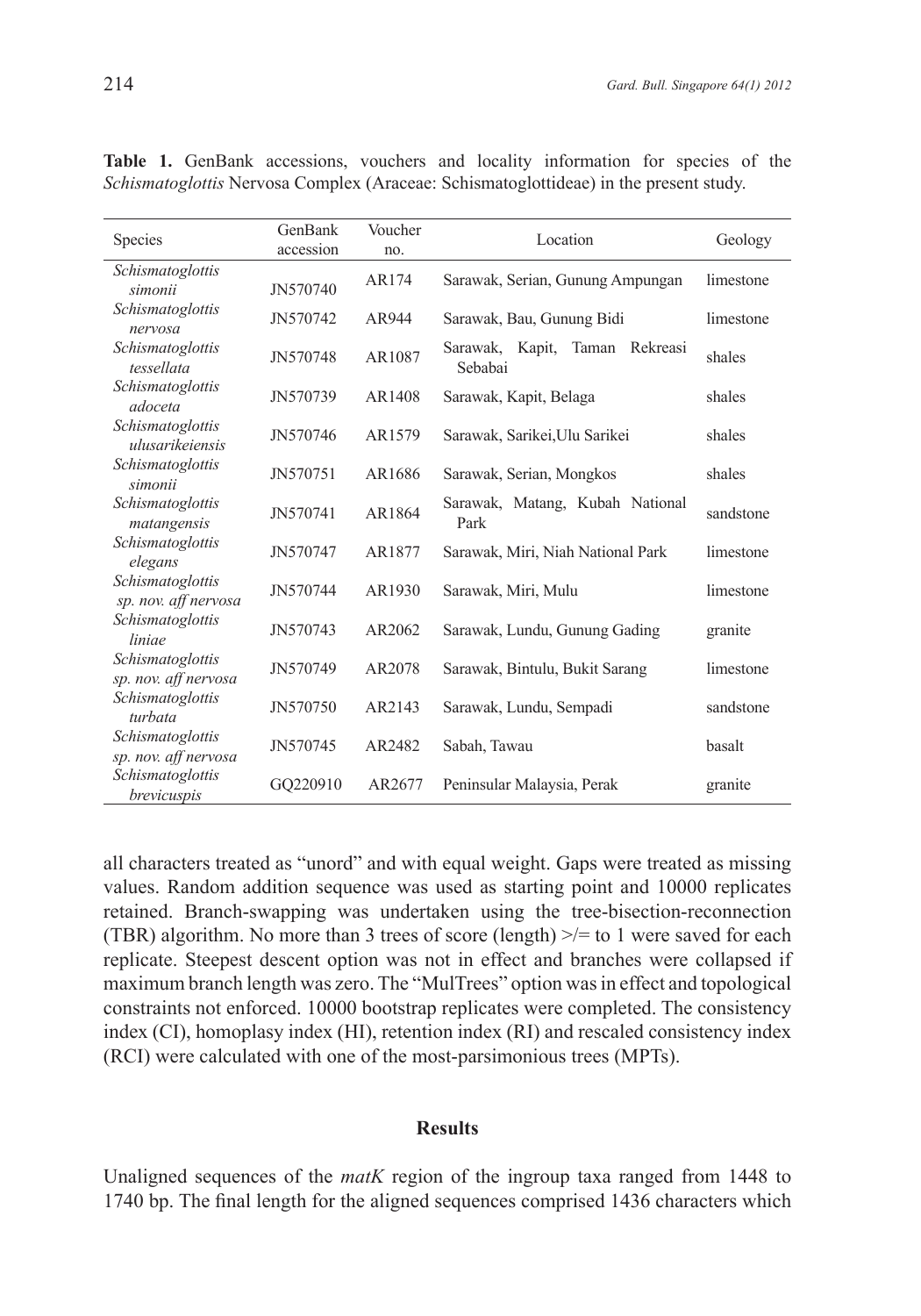included two additions in *S. simonii* AR1686 (from 626 to 631bp) and *A. acuminatissima* (from 1505 to 1510bp). To align the sequences with the outgroup, 11 gaps were added. 3 variable sites were found from 200bp to 1400bp. From the 1436 bps, 1413 (98%) characters were constant, 14 (1%) of them were parsimony-uninformative and 9 (1%) of them were parsimony-informative characters.

One of 28 most parsimonious trees was selected (Fig. 1). There are two apparent clusters within the Nervosa Complex with weakly supported bootstrap values: *S. simonii* AR1686, S. *adoceta* AR1408, *S. tessellata* AR1087, *S.* sp. nov. aff. *nervosa* AR2078, *S. brevicuspis* AR2677, *S. ulusarikeiensis* AR1579 and *S. elegans* AR1877 (bootstrap 43%); and *S. nervosa* AR944, *S. simonii* AR174, *S. matangensis* AR1864, *S. liniae* AR2062, *S. turbata* AR2143, *S.* sp. nov. aff. *nervosa* AR1930 and AR2482 (bootstrap: 50%). Within these, however, *Schismatoglottis adoceta*, *S. brevicuspis*, *S. tessellata* and *S.* sp. nov. aff. *nervosa* AR2078 form a group with strong bootstrap support (100%), and this is weakly grouped (bootstrap: 36%) with *S. simonii* AR1686. *Schismatoglottis ulusarikeiensis* and *S. elegans* are sister to this clade (bootstrap: 64%). *Schismatoglottis nervosa*, *S. simonii* AR174, *S. matangensis*, *S. liniae* and *S. turbata* form a strongly supported clade (bootstrap: 100%). The *S.* sp. nov. aff. *nervosa* AR1930 and *S.* sp. nov. aff. *nervosa* AR2482 clade is also strongly supported (bootstrap: 100%).



**Fig. 1.** One of 28 most parsimonious trees for the *Schismatoglottis* Nervosa complex based on the *matK* region. Tree length 26. Consistency index (CI) 0.885. Retention index (RI) 0.870. Rescaled consistency index (RC) 0.769. Homoplasy index (HI) 0.115. Although some clusters are weakly supported, potential clade relationships that may correspond to either side of the Lupar Line are indicated as hypotheses for continuing work.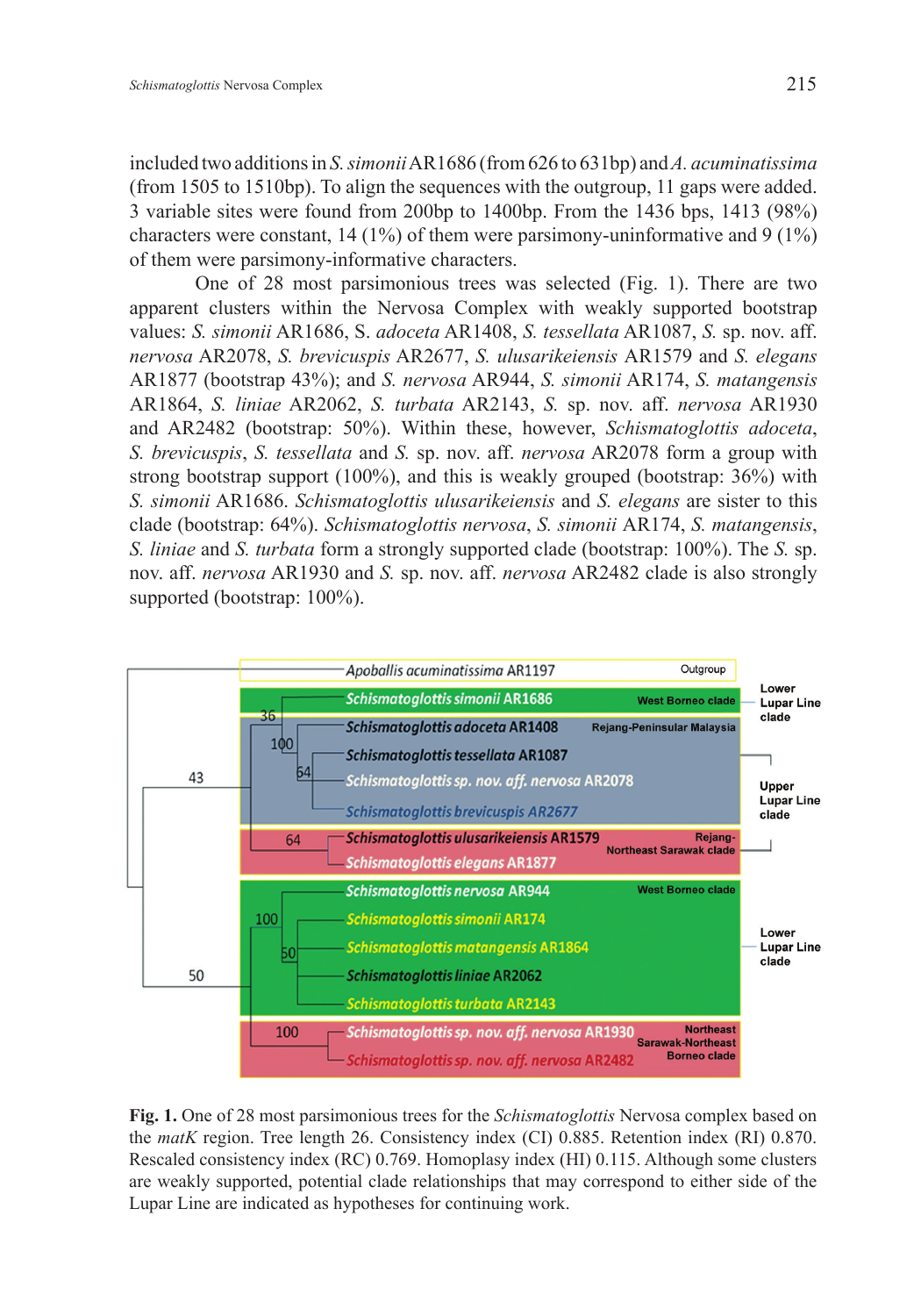### **Discussion**

The Nervosa Complex comprises two general clusters: (((Rejang-Peninsular Malaysia), West Borneo) Rejang-NE Borneo) and (W Borneo, NE Sarawak-NE Borneo). Apparently, the cluster radiations are separated to below and above the Lupar Divide. The upper Lupar Divide clade comprises *S. adoceta* and *S. tessellata* (both Kapit, on shales)*, S.* sp. nov. aff. *nervosa* AR2078 (Bintulu)*,* and *S. elegans* in Miri. The Lower Lupar Line clade comprises *Schismatoglottis simonii* AR1686, *S. nervosa*, *S. simonii* AR174, *S. matangensis*, *S. liniae*, and *S. turbata*. The Lupar Line was an active convergent plate margin between the Late Cretaceous (65–99mya) to Palaeocene (54.8–65mya), with the margins extending through Engkilili and Lubok Antu (Tan 1979), approximately in line with the saddle that currently separates the Kapuas Hilir and Kapuas Hulu mountains. Hutchison (1996) stated that the sediments of the Lupar Line are the result of fluvial system deposition from the interior of a proto-Sundaland. The Lupar Formation comprises turbidites (deposits comprising rhythmic alternations of fine-grained, graded sandstones and shale beds) and igneous rocks (Honza et al. 2000). Active subduction of the oceanic crust occurred during the Cretaceous (65– 144 mya) or early Tertiary (33.7–65 mya). The Rejang-Peninsular Malaysia clade (*S. adceta*, *S. tessellata* and *S.* sp. nov. aff. *nervosa* AR2078, *S. brevicuspis*), is estimated to have evolved from the last common ancestor during the Early Tertiary (33.7–65 mya). *Schismatoglottis adoceta*, *S. tessellata* and *S.* sp. nov. aff. *nervosa* AR2078 are in the Belaga and Lupar formations in Sarawak and Embaluh Group and Selangkai Formations in Kalimantan, circumscribed in the South by the Lupar Line ophiolite and in the North by the Bukit Mersing Line (Hutchison 1989), The Rajang Group comprises turbidite sedimentation dating from the Late Cretaceous (65–99 mya) to Late Eocene (33.7–41.3mya), formed by accretion at a subduction trench (Honza et al. 2000). Bedding dips are generally southward, but become younger northward. Our preliminary results also suggest that the Belaga might act as geographical barrier for the distribution of *S. simonii, S. tessellata, S.* sp. nov. aff. *nervosa* AR2078, and *S. adoceta.*. *Schismatoglottis adoceta* and *S. tessellata* are found on shales, whereas *S.* sp. nov. aff. *nervosa* AR2078 is locally restricted to limestones. The inclusion of *S. brevicuspis* (granite, Perak, Peninsular Malaysia) may be explicable as a relict of the former Riau Pocket flora (Corner 1960), running from present-day Terengganu to north-east Borneo, and might in former times have provided a corridor of everwet "stepping stones". Indeed, morphologically, *S. simonii* is morphologically proximate to *S.* sp. nov. aff. *nervosa* AR2078.

*Schismatoglottis ulusarikeiensis* is grouped with *S. elegans* to form the Rejang-NE Sarawak cluster/clade. *Schismatoglottis ulusarikeiensis* occurs on shales at Ulu Sarikei, while *S. elegans* is restricted to the Niah limestones at Gunung Subis, which are composed of limestone from the Tangap Formation (Hazebroek & Abang Kashim 2000). The southern part of the Niah system consists of sandstone from the Nyalau Formation. The Subis Limestone was formed by reefs, coralline algae and tiny shellfish of about 23 mya (Hazebroek & Abang Kashim 2000).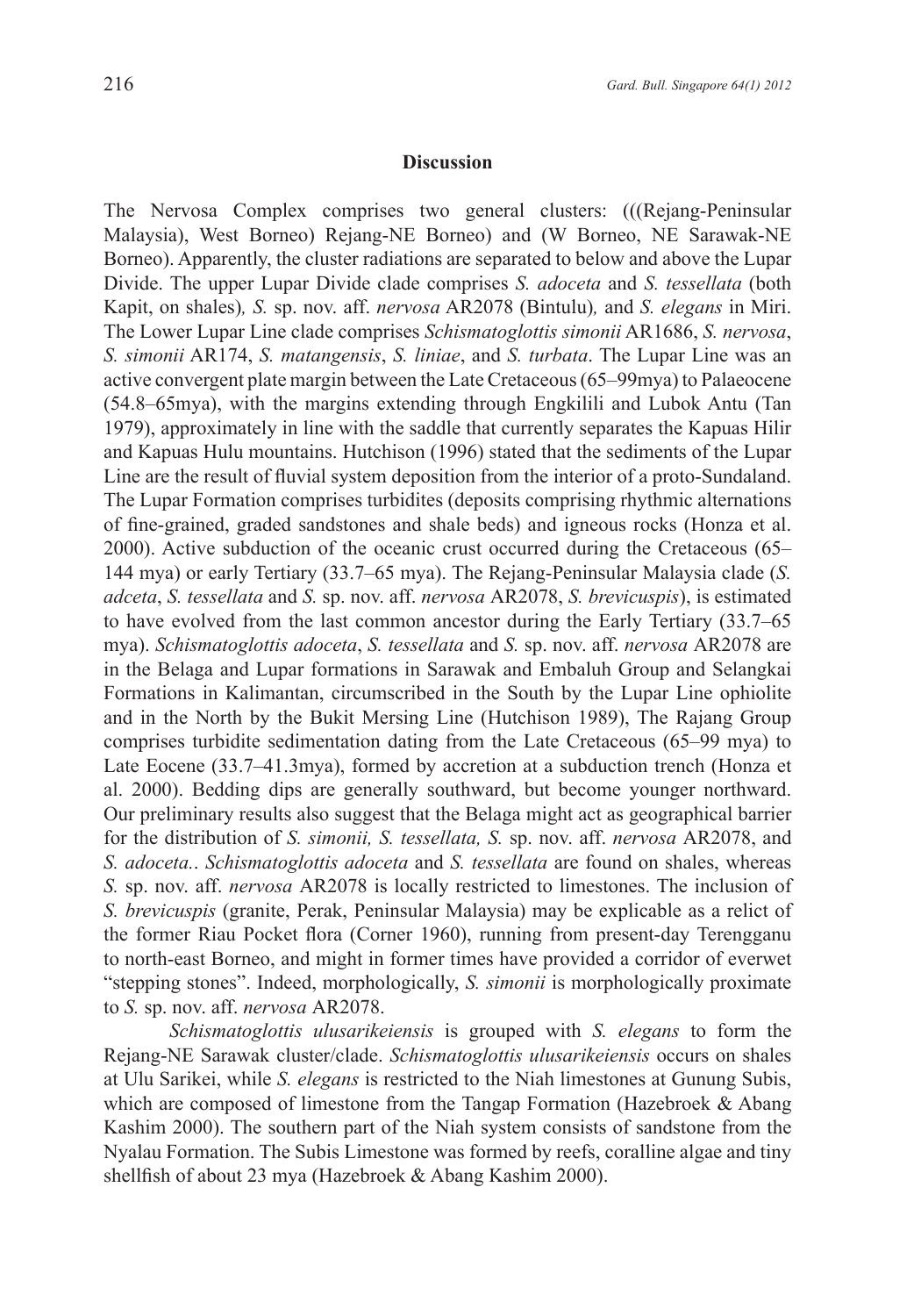The West Borneo clade comprises *S. nervosa*, *S. simonii*, *S. matangensis*, *S. liniae* and *S. turbata*, and is considered be perhaps Middle Eocene (33.7–54.8 mya) in origin. The sediments on which two of the species (*S*. *matangensis* and *S. turbata*) occur are of Eocene origin (Moss & Wilson 1998). However, *S. nervosa* is restricted to the Bau Limestone, which are Upper Jurassic (180–206mya) (Wolfenden 1965), although its origin is dependent on when the Bau limestones emerged. *Schismatoglottis matangensis*, *S. simonii* AR174 and *S. turbata* are restricted to sandstones but on separate localities and differing ecologies: *S. matangensis* is found on soft sandstones under perhumid moist forest in Matang, Kuching, *S. simonii* AR174 on sandstone in Gunung Ampungan, Serian, while *S. turbata* is restricted to micro-Bornhardts comprised of very hard sandstone in Lundu. *Schismatoglottis liniae* is restricted to granite beneath perhumid forest at Gunung Gading, Lundu.

*Schismatoglottis* sp. nov. aff. *nervosa* AR1930 is restricted to the Mulu limestones. The Mulu Formation comprises Palaeocene (54.8–65mya) to Eocene (33.7–54.8mya) miogeoclinal (non-volcanic) formations of limestone, sandstone, shale and slate (Hutchison 1989), suggesting the as-yet undescribed species might have evolved during the Eocene. *Schismatoglottis* sp. nov. aff. *nervosa* AR2482, is restricted to basalt outcrops at Bukit Quoin, Tawau (E Sabah), predominantly the result of young volcanism: the Tawau-Gunung Wullersdorf area is predominatly composed of basaltic-andesite which resembles the Pliocene (1.8–5.3mya) eruptions of the Mostyn Estate of Kunak (Hutchison 2005). Bukit Quoin is further considered a young volcanic edifice as the volcanic rocks have weathered only to a depth of 6m (Kirk 1962), suggesting that the volcanism of the Tawau area ceased during the Quaternary. Although *Schismatoglottis* sp. nov. aff. *nervosa* AR1930 and *S.* sp. nov. aff. *nervosa*  AR2482 are sister taxa; *S.* sp. nov. aff. *nervosa* AR2482 occurs on the young basalts, suggesting an adaptation that may have occurred recently (probably during Pliocene or Pleistocene).

#### **Conclusion**

The *Schismatoglottis* Nervosa complex diversified in Borneo with one widespread species in West Malaysia to Sumatera. The Bornean local endemism of the complex is unique with each species being adapted to their geological localities. This seems to be correlated with speciation radiations and numerous vicariance events. Analyses of *matK* data resolves the *Schismatoglottis* Nervosa complex into two apparent clusters, one above and one below the Lupar Divide: a Rejang-Peninsular Malaysia clade and a W Borneo clade, with the exception of two species from NE Sarawak-NE Borneo that grouped with species from W Borneo. Recent and rapid radiation of the Nervosa Complex in Borneo is perhaps owing to vicariance events from spatial and temporal isolations, combined with geological and ecological factors. On-going analyses involving further gene regions and mapping of morphological and ecological data are being undertaken to better resolve incongruences.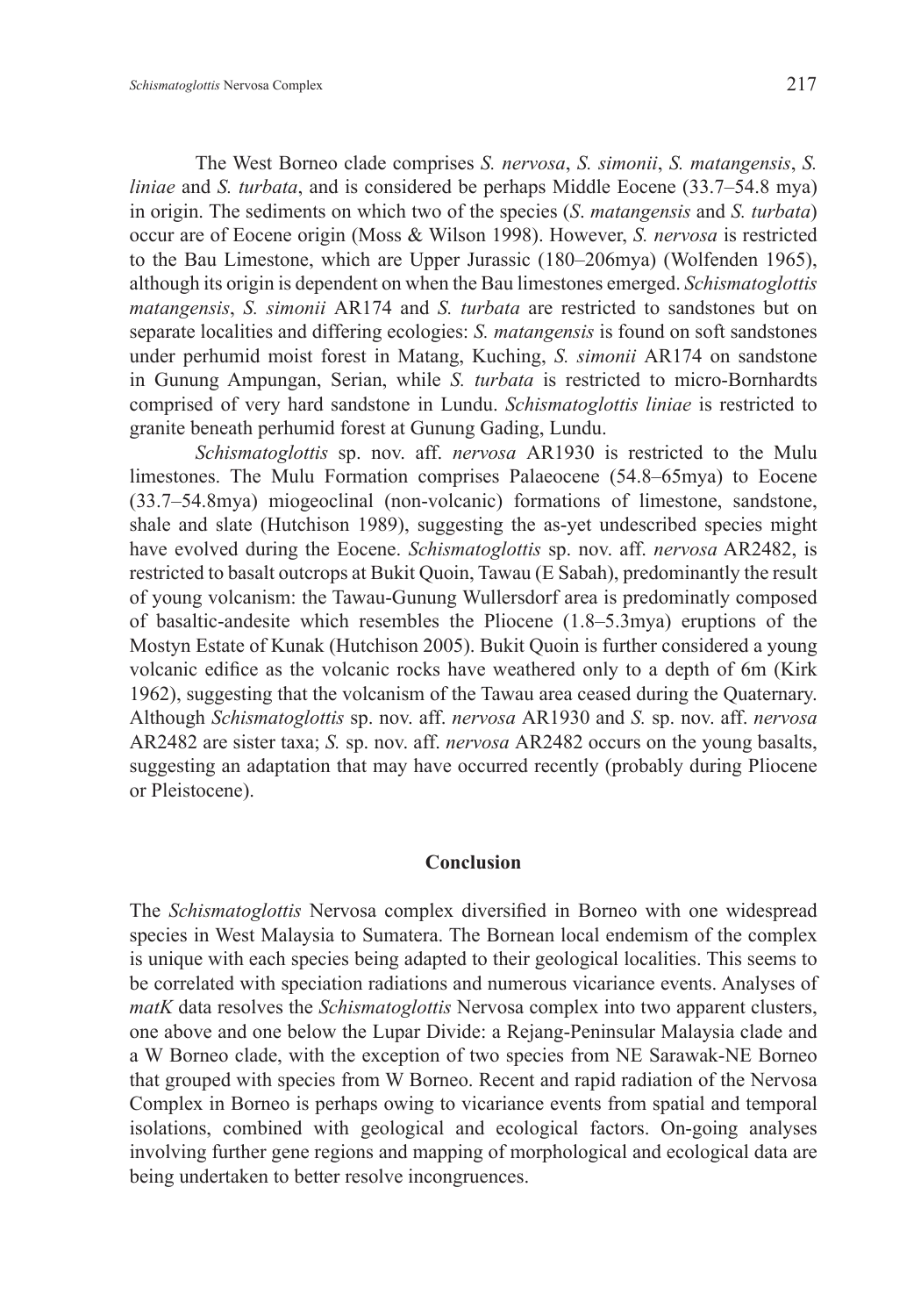ACKNOWLEDGEMENTS. The first author is grateful to the award of a bursary by the Singapore Botanic Gardens to enable her to travel to present her paper at the 8th Flora Malesiana Symposium, August 2010. The paper is part of the first author's on-going MSc study on the Araceae of Borneo and is partially funded by the Ministry of Higher Education, Malaysia by fundamental research grant scheme vote: FRGS/01(12)/709/2009(25). Research and fieldwork in Borneo is, most recently, under Sarawak Forestry Department Research Permit No. NPW.907.4.4(V)-77 & Park Permit No. 34/2009. The continuing collaboration and support of the Forest Department Sarawak are gratefully acknowledged.

#### **References**

- Ashton, P.S. (1972) The Quaternary geomorphological history of western Malesia and lowland forest phytogeography. In: Ashton, P.S. & Ashton, M. (eds) *The Quaternary era in Malesia* miscellaneous ser. no. 13, pp. 35–49. Hull: University of Hull, Department of Geography.
- Ashton, P.S. (2005) *Lambir's Forest: The World's Most Diverse Known Tree Assemblage?* In: Roubik, D.W., Sakai, S. & Abang A. Hamid Karim (eds) *Pollination Ecology and the Rain Forest: Sarawak Studies*, pp. 191–216. New York: Springer.
- Calendini, F. & Martin, J.-F. (2005) PaupUP v1.0.3.1 A free graphical frontend for Paup\* DOS software.
- Corner, E.J.H. (1960) The Malayan flora. In: R.D. Purchon (ed) *Proceedings of the Centenary and Bicentenary Congress of Biology*, pp. 21–24. Singapore: University of Malaya Press.
- Cuénoud, P., Savolainen, V., Chatrou, L.W., Powell, M., Grayer, R.J. & Chase, M.W. (2002) Molecular phylogenetics of Caryophyllales based on nuclear 18S rDNA and plastid *rbcL*, *atpB*, and *matK* DNA sequences. *Amer. J. Bot.* 89: 132–144.
- Gravendeel, B., Chase, M.W., Vogel, E.F., Roos, M.C., Mes, T.H.M. & Bachmann, K. (2001) Molecular phylogeny of *Coelogyne* (Epidendroideae; Orchidaceae) based on plastid RFLPS, *matK*, and nuclear ribosomal ITS sequences: Evidence for polyphyly. *Amer. J. Bot.* 88: 1915–1927.
- Hall, T.A. (1999) BioEdit: A user-friendly biological sequence alignment editor and analysis program for Windows 95/98/NT. *Nucleic Acids Symp. Ser. 41*: 95–98.
- Hall, R. (2002) Cenozoic geological and plate tectonic evolution of SE Asia and the SW Pacific: computer based reconstructions, model and animation. *J. Asian Earth Sci.* 20: 353–431.
- Hall, R., Hattum, M.W.A. van & Spakman, W. (2008) Impact of India-Asia collision on SE Asia: The record in Borneo. *Tectonophysics* 451: 366–389.
- Hay, A. & Yuzammi (2000) Schismatoglottideae (Araceae) in Malesia I *Schismatoglottis*. *Telopea* 9(1): 1–177.
- Hazebroek, H.P. & Abang Kashim bin Abang Moshidi (2000) *National Parks of Sarawak*. Kota Kinabalu: Natural History Publications (Borneo).
- Honza, E., John, J. & Banda, R.M. (2000) An imbrications model for the Rajang Accretionary Complex in Sarawak, Borneo. *J. Asian Earth Sci.*18: 751–759.
- Hutchison, C.S. (1989) *Geological Evolution of South-East Asia*. New York: Oxford University Press.
- Hutchison, C.S. (1996) The 'Rajang accretionary prism' and 'Lupar Line' problem of Borneo. In: Hall, R. & Blundell, D. (eds) *Tectonic Evolution of Southeast Asia*, Geological Society Special Publication 106, pp. 247–261. London: Geological Society.
- Hutchison, C.S. (2005) *Geology of north-west Borneo: Sarawak, Brunei and Sabah*. The Netherlands: Elsevier.